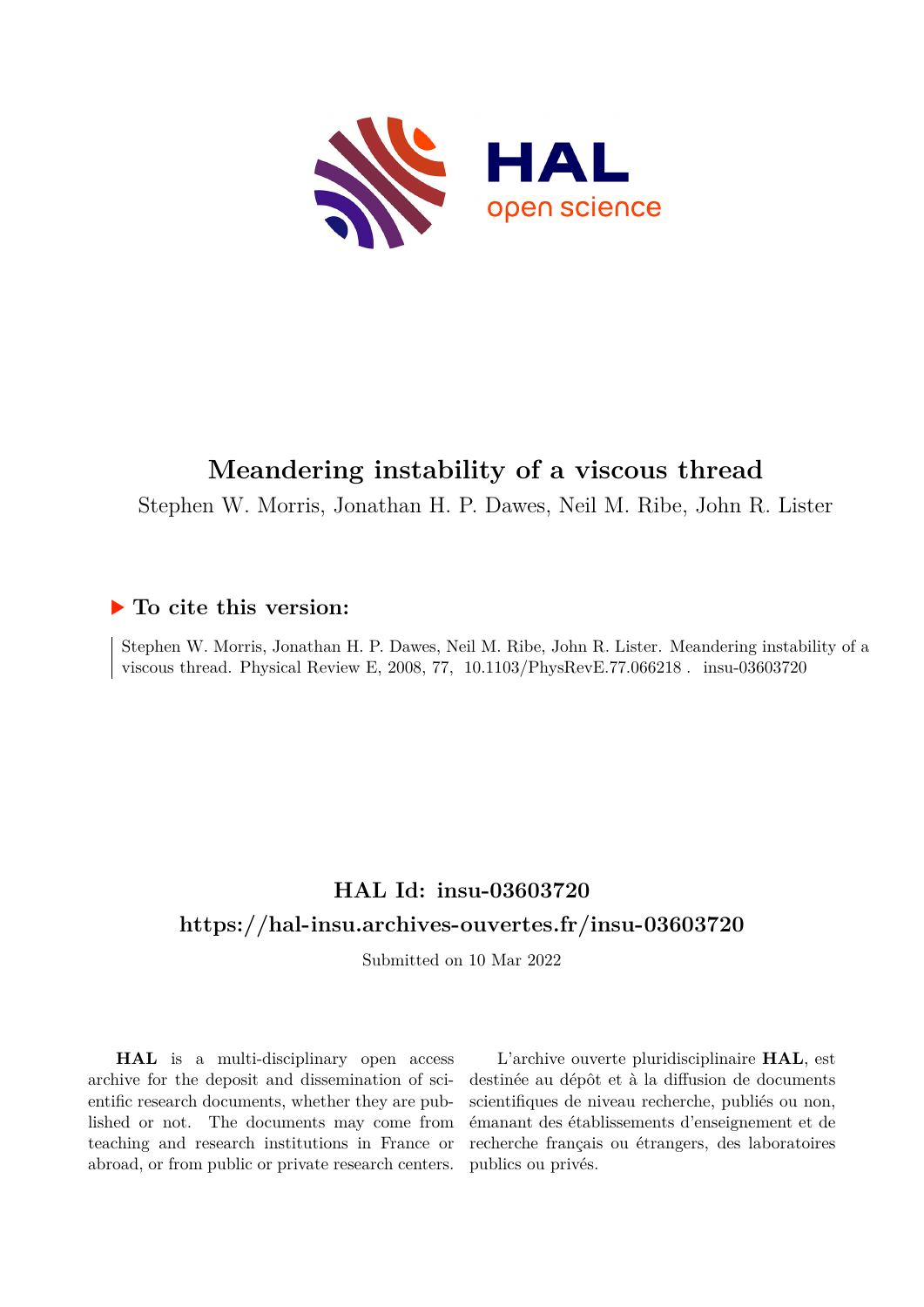# **Meandering instability of a viscous thread**

Stephen W. Morris,<sup>1</sup> Jonathan H. P. Dawes,<sup>2</sup> Neil M. Ribe,<sup>3</sup> and John R. Lister<sup>2</sup>

1 *Department of Physics, University of Toronto, 60 St. George Street, Toronto, Ontario, Canada M5S 1A7* 2 *DAMTP, Centre for Mathematical Sciences, University of Cambridge, Wilberforce Road, Cambridge CB3 0WA, United Kingdom* 3 *Dynamique des Fluides Géologiques, IPGP et Université de Paris-7, CNRS, Tour 14, 2, place Jussieu, 75005 Paris, France*

(Received 24 November 2007; published 26 June 2008)

A viscous thread falling from a nozzle onto a surface exhibits the famous rope-coiling effect, in which the thread buckles to form loops. If the surface is replaced by a belt moving with speed *U*, the rotational symmetry of the buckling instability is broken and a wealth of interesting states are observed [see S. Chiu-Webster and J. R. Lister, J. Fluid Mech. 569, 89 (2006)]. We experimentally studied this "fluid-mechanical sewing machine" in a more precise apparatus. As *U* is reduced, the steady catenary thread bifurcates into a meandering state in which the thread displacements are only transverse to the motion of the belt. We measured the amplitude and frequency  $\omega$  of the meandering close to the bifurcation. For smaller *U*, single-frequency meandering bifurcates to a two-frequency "figure-8" state, which contains a significant  $2\omega$  component and parallel as well as transverse displacements. This eventually reverts to single-frequency coiling at still smaller *U*. More complex, highly hysteretic states with additional frequencies are observed for larger nozzle heights. We propose to understand this zoology in terms of the generic amplitude equations appropriate for resonant interactions between two oscillatory modes with frequencies  $\omega$  and  $2\omega$ . The form of the amplitude equations captures both the axisymmetry of the *U*=0 coiling state and the symmetry-breaking effects induced by the moving belt.

DOI: [10.1103/PhysRevE.77.066218](http://dx.doi.org/10.1103/PhysRevE.77.066218)

PACS number(s): 82.40.Bj, 47.20.Gv, 47.20.Ky

The fascinating instabilities of very viscous fluids are familiar to anyone who has poured syrup onto a pancake  $[1]$ . The thread of syrup elongates as it falls, and exhibits a buckling instability as it nears the surface  $\lceil 2 \rceil$ . The buckling is the result of a competition between bending and axial compression, and causes the thread to loop itself into coils. This "liquid rope coiling effect"  $[3]$  has a long history comprising almost a half-century of experiments  $[2-4,6,5,7]$ , scaling analyses  $[7-9]$ , analytic theory, and numerical simulation  $[7,10-14]$ . It has been observed that the coils tend to pile up on the surface, forming a tall column  $\left[3-5\right]$ , and that the frequency of coiling exhibits a complex, multivalued dependence on the fall height  $[5,7]$ . Here we consider a variation on this classic experiment, the case in which the liquid thread falls onto a moving surface, a situation known as the "fluidmechanical sewing machine"  $[15]$  owing to the variety of patterns deposited on the surface.

The moving surface breaks one of the basic symmetries of the "pure" rope coiling problem, and has the effect of unfolding the coiling instability into a rich panoply of distinct bifurcations. This arrangement is also very convenient experimentally; the moving surface is provided by a belt that is cleared of fluid before it returns, eliminating the pile-up of viscous fluid at the point of contact.

The main experimental control parameters are the height *H* of the nozzle from which the thread descends, and the speed of the moving surface *U*. Less important parameters, which we hold fixed in this work, are the volumetric flow rate of the liquid *Q* and the diameter of the nozzle *d*. The Newtonian fluid is characterized by its density  $\rho$ , kinematic viscosity  $\nu$ , and surface tension  $\sigma$ . Non-Newtonian effects are negligible.

We present an experimental study of the "stitch" patterns made by the thread as it is laid down on the belt, as a function of *H* and *U*. We first discuss a survey of the states in the *H*-*U* plane, with denser coverage than was possible in Ref. [ $15$ ]. Then we focus on the simplest bifurcation, that from the straight catenary state to meandering. We show that this state is well described as a forward Hopf bifurcation and compare the onset belt speed and Hopf frequency to recent linear stability theory  $\lceil 16 \rceil$ . We examine the nonlinear saturation of the meandering amplitude and qualitatively explain it with a simple kinematic model of an inextensible thread. We then take on the task of understanding the more complex "figure 8" and other patterns that appear as the belt speed is lowered. We propose a general amplitude equation approach, based on the idea that the motion of the belt can be treated as a perturbation to the pure rope coiling problem, which has  $O(2)$  symmetry. We propose a set of coupled amplitude equations that minimally break  $O(2)$  symmetry, and mix amplitudes for rotating wave modes with frequencies  $\omega$  and  $2\omega$ . We conjecture that all the complicated stitch patterns can be captured by this approach, which could be generalized to include more modes as they become excited near the multifrequency regime. These modes can be directly measured by visualizing longitudinal and transverse motions of the thread by viewing from the side.

This paper is organized in the following way. In Sec. I, we discuss the fluid properties and the experimental apparatus. In Sec. II, we make comparisons between our parameters and the corresponding zero belt speed, pure coiling problem, before turning to the state diagram in Sec. II A and the meandering threshold in Secs. II B and II C. In Sec. II D, we discuss experimental observations of the states beyond meandering. Section III presents our general amplitude formalism, which provides a consistent framework for interpreting the experimental results. We have placed a detailed discussion of the derivation of the amplitude equations in an Appendix. Section IV is a brief conclusion.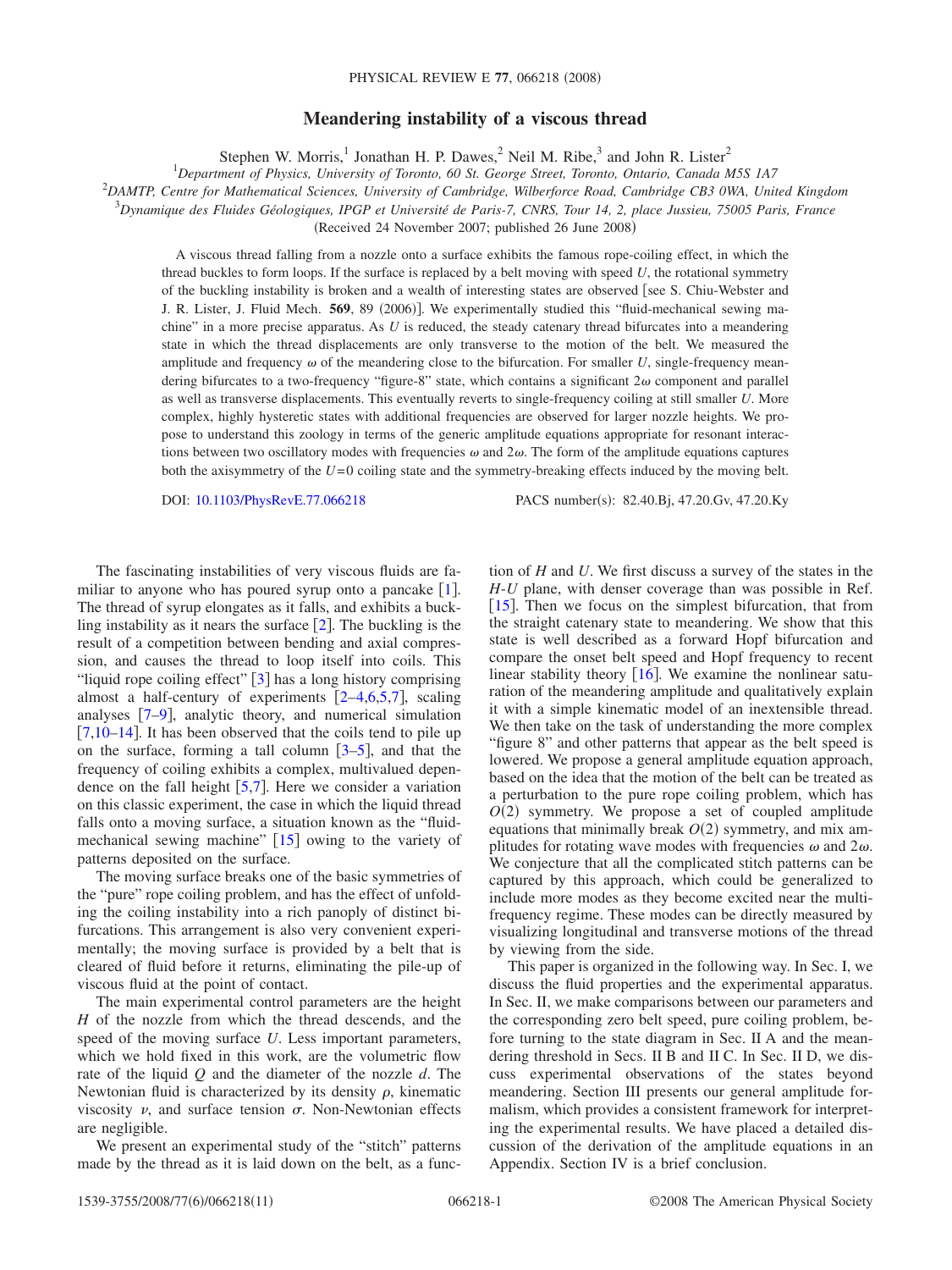

FIG. 1. A schematic of the apparatus. A silicone oil stream with volumetric flow rate *Q* falls a distance *H* from a nozzle of diameter *d* onto a belt moving at speed *U*. The oil is removed by the scraper. The laser, which was interrupted by the teeth of the belt, was used to measure the speed *U*.

#### **I. EXPERIMENT**

Our experimental apparatus was a redesigned version of the one described in Ref.  $[15]$ . It is shown schematically in Fig. 1. The main differences were improved control and measurement of the belt speed, and the use of very stable silicone oil as the working fluid.

Silicone oil offers several advantages over Lyle's Golden Syrup used in previous experiments  $[15]$ . Although its viscosity cannot be varied by adding water as described in Ref. [15], silicone oil is not susceptible to evaporation and its viscosity varies much less with temperature than that of sugar syrup. This makes it possible to do highly reproducible experiments over a long period of time. It also has about one-third the surface tension of syrup, which reduces the thread-thread and thread-belt interaction after the fluid is laid down on the belt.

We used Dow Corning 200© fluid, which has a nominal kinematic viscosity of 30 000 cSt. To fully characterize the fluid, we measured its viscosity and the temperature coefficient of its viscosity using a TA AR1000 rheometer. The same instrument was used to confirm that the fluid is Newtonian to an excellent approximation. We also measured the fluid density and its temperature coefficient using an Anton-Parr DMA 5000 densitometer. The results of these measurements are shown in Table I.

TABLE I. The measured properties of the silicone oil at the mean experimental temperature of  $22.2 \pm 0.8$  °C. The size of the measured Maxwell time and Young's modulus show that viscoelastic effects are negligible. The surface tension is taken from the manufacturer's data sheet.

| Density $\rho$                        | $996 \pm 8 \text{ kg/m}^3$                         |
|---------------------------------------|----------------------------------------------------|
| Temperature coefficient of $\rho$     | $-0.0885\%$ / °C                                   |
| Molecular viscosity $\eta$            | $27.63 \pm 0.05$ Pa s                              |
| Temperature coefficient of $\eta$     | $-1.6\%$ / °C                                      |
| Kinematic viscosity $\nu = \eta/\rho$ | $(2.77 \pm 0.02) \times 10^{-2}$ m <sup>2</sup> /s |
| Maxwell time $\tau_M$                 | $< 1.8$ ms                                         |
| Young's modulus $G$                   | $<$ 14 kPa                                         |
| Surface tension $\sigma$              | $21.5$ mN/m                                        |
|                                       |                                                    |

The temperature of the experiment was recorded during each run, but not otherwise controlled. The only significant variation in the fluid properties was therefore due to the temperature, and not to the degradation of the fluid. Averaged over all experiments, the mean temperature was  $22.2 \pm 0.8$  °C. Accounting for this systematic error, the fluid had a density of  $\rho = 996 \pm 8 \text{ kg/m}^3$  and a kinematic viscosity of  $\nu = (2.77 \pm 0.02) \times 10^{-2} \text{ m}^2/\text{s}$ , or  $27\ 700 \pm 200 \text{ cSt.}$ 

We used an internally reinforced, toothed timing belt of width 16 mm. The belt was looped over toothed pulleys and driven with a speed-controlled dc motor. The speed of the belt *U* was measured using an averaging storage oscilloscope to record the intensity of a laser beam that was interrupted by the teeth of the belt. The frequency of the passage of the teeth, measured by an internal function of the oscilloscope, could be used to find *U* to within a few percent. The reinforced timing belt resisted stretching or slipping, even under considerable pressure from the plastic scraper used to remove the silicone oil. After scraping, the belt had only a very thin wetting layer of oil left on it. The excess oil dripped off the scraper into a beaker, and could be recirculated.

In all the experiments reported here, we used a nozzle with  $d=8.00\pm0.02$  mm to deliver a fixed, constant volumetric flux of oil *Q*. The oil was supplied by a reservoir and driven by a gravity feed system with a fixed 42 cm head. The reservoir and the nozzle were attached to a frame mounted on a screw so that they traveled together, maintaining a constant head as the fall height *H* was varied. *H* was measured with a scale to  $\pm 0.05$  cm.

Before and after each run, we weighed the quantity of oil delivered in a certain time interval, typically 2 min, timed with a stopwatch. We found the mass flux  $\rho Q$  $=0.0270\pm0.0006$  g/s remained constant within experimental error, even for runs performed many days apart. All the experiments we discuss here used this value of  $\rho Q$ .

An experimental run consisted of fixing the nozzle height *H* and varying the belt speed *U*, starting from high values of *U* for which the thread is dragged horizontally by the belt to form a steady, stretched catenary state  $\lceil 17 \rceil$ . Lowering the belt speed to zero and then increasing it again produces a sequence of bifurcations and a sequence of "stitch patterns" of the thread on the belt. Care was taken to change *U* slowly near the onset of the first instability to meandering, where the state of the thread responded very slowly to small changes in *U*. We recorded the oil pattern on the moving belt from above using a 3 megapixel digital camera. To avoid heating the oil, and to freeze the motion of the thread, the only lighting used was a fast photo flash. Typical photos of the main states of interest are shown in Fig. 2. These and many other states are shown and described in Ref.  $[15]$ .

#### **II. RESULTS AND DISCUSSION**

In this section, we will tour the zoology of states and bifurcations exhibited by the viscous thread falling on the moving belt. After a general overview, we focus on the simplest transition first, the onset of the meandering state from the stretched catenary as the belt speed is lowered. We compare our results to the existing linear stability theory for this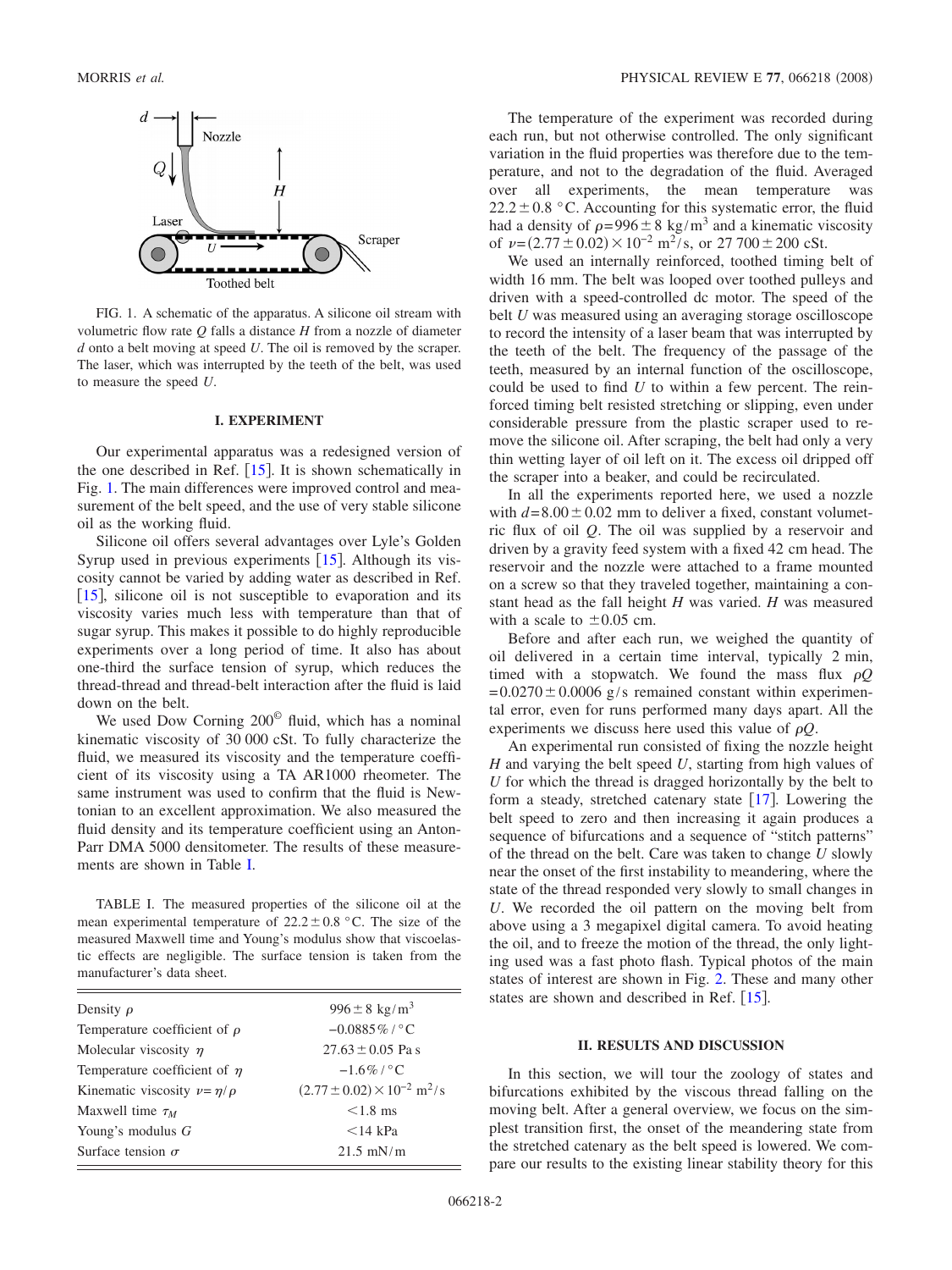

FIG. 2. Photos of some of the states of the thread on the belt. The nozzle is on the left and the belt moves from left to right. The internal reinforcing mesh of the semitransparent belt is visible, but the surface of the belt is smooth. The scale is in mm. (a) The catenary steady state. (b) The meandering state. (c) The figure-8 state. (d) The translated coiling state.

transition  $[16]$ . Moving into the nonlinear regime, we find that the amplitude of the meandering is well described as a forward Hopf bifurcation.

We then show that the saturation coefficient of the amplitude can be deduced reasonably well from a simple model of an inextensible thread. Finally, we consider the subsequent bifurcations for small nozzle heights *H*, namely the appearance of the figure-8 and translated coiling states. These and the other more intricate states for larger *H* are probably best understood from the dynamics of their amplitudes. We present a brief outline of a bifurcation theoretic approach to this problem.

At the outset, it is instructive to identify the states of "pure" rope coiling that we would expect to see if the speed of the belt in our experiments were zero. Theory and laboratory experiments show  $[7,13,14]$  that pure coiling can occur in four different regimes—viscous (V), gravitational (G), inertio-gravitational (IG), and inertial (I)—depending on the relative magnitudes of the different forces acting on the thread. In the V, G, and I regimes, the coiling frequency  $\Omega$  is a single-valued function of the fall height *H*. In IG coiling, by contrast,  $\Omega(H)$  is multivalued, reflecting the fact that the nearly vertical upper part of the thread acts as a distributed pendulum with multiple resonantly excited eigenmodes.

In a typical experiment where the fluid properties, the flow rate *Q*, and the nozzle diameter *d* are held constant, the regime that is obtained is determined by the fall height *H*. As *H* increases, the regimes always succeed each other in the order V-G-IG-I. However, while the G and I regimes can be observed for nearly any choice of *Q*, *d*, and the working fluid, the V and IG regimes are confined to more restricted regions of parameter space. For a given experiment, this space is completely characterized by the three dimensionless groups,

$$
\Pi_1 = \left(\frac{\nu^5}{gQ^3}\right)^{1/5} [610 \pm 10],\tag{1}
$$

$$
\Pi_2 = \left(\frac{\nu Q}{g d^4}\right)^{1/4} [0.370 \pm 0.002],\tag{2}
$$

$$
\Pi_3 = \frac{\sigma d^2}{\rho \nu Q} \quad [1.84 \pm 0.06],
$$
 (3)

where *g* is the acceleration due to gravity,  $\sigma$  is the surface tension, and the values of each group for our experiments are given in square brackets. For a fluid such as silicone oil with a relatively low surface tension, the value of  $\Pi_3$  has only a minor effect on the coiling behavior, which is controlled primarily by  $\Pi_1$  and  $\Pi_2$ . It turns out that our values  $\Pi_1 \approx 610$ and  $\Pi_2 \approx 0.37$  are within the domain where IG coiling is expected to occur for some range of heights (see Ref.  $[7]$ , Fig. 3). By contrast, the V regime does not occur, because the characteristic height  $(\nu Q/g)^{1/4} \approx 3$  mm over which gravitational stretching of the thread becomes important is less than the diameter of the nozzle (as usual with a gravity feed system). A direct numerical calculation using the method of [13] shows that G coiling is expected in our experiments for  $2 \leq H \leq 5.7$  cm, IG coiling for  $5.7 \leq H \leq 8.5$  cm, and I coiling for  $H > 8.5$  cm. The experiments reported here explore the range  $2 \leq H \leq 8$  cm, with belt speeds up to  $U = 10$  cm/s.

#### **A. State diagram**

Figure 3 shows the states observed in the *U*-*H* plane. The diagram was made by scrutinizing over 1100 individual photos. In general, the diagram agrees very well with Fig. 6 of Ref. [15], although certain details differ at larger *H*. At large *U*, only the stretched catenary steady state is seen. As *U* is reduced at fixed *H*, the first bifurcation is to the meandering state.

This transition, which is nonhysteretic for  $H \le 7.0$  cm, is discussed in detail below. Above *H*=7.0 cm, the meandering state shows clear multifrequency behavior and a small hysteresis at onset. For  $H \le 5.5$  cm, as *U* is reduced, the meandering state switches to a figure-8 mode before making a second transition to translated coiling. All these transitions are very nearly nonhysteretic. It is not clear if the figure-8 window extends all the way down to the onset of any instability, just below  $H=2.0$  cm. For  $5.7 \le H \le 7.0$  cm, the figure-8 state disappears, and there is a small hysteretic region where meandering and coiling coexist. For  $H \ge 7.0$  cm, many complex states are observed, with windows of various patterns separated by disordered, possibly chaotic regions. In contrast to Ref.  $[15]$ , almost no region of slanted loops is observed. This may be due to the reduced surface tension of the silicone oil, which reduces the tendency of the thread to stick to itself. Regions of W states and double coiling are seen, as well as small reentrant regions of the simpler figure-8 and single-frequency meandering modes. The latter was not observed in Ref.  $[15]$ . We do not observe sidekicks, which may require still larger *H*.

A complete elucidation of the multifrequency states for  $H \ge 7.0$  cm must await more precise and better instrumented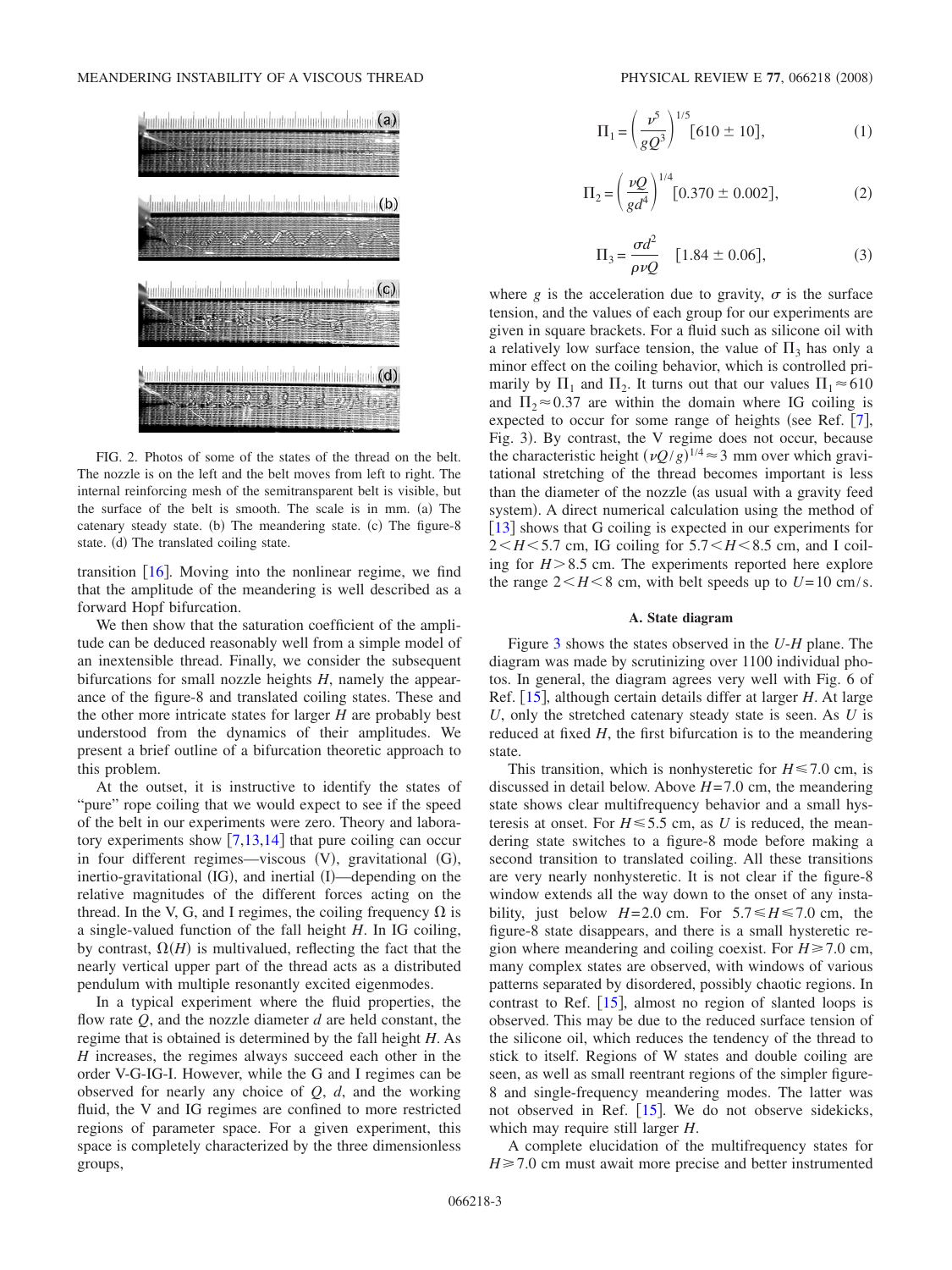

FIG. 3. (Color) The state diagram, as a function of the belt speed *U* and the nozzle height *H*. Some of the simpler states are shown in the previous figure; more complex states are described in Ref. [15].

experiments. For the remainder of this paper, we will focus on the simpler bifurcations between the steady and meandering states, and on the region of the figure-8 window for *H*  $\leq 5.5$  cm.

#### **B. Threshold of single-frequency meandering**

We now consider the bifurcation from the steady stretched state to meandering, which has been analyzed at the linear stability level in Ref.  $[16]$ . In particular, linear theory provides clear predictions for the critical belt speed  $U_c$  at which meandering begins as *U* is decreased, and for the critical frequency  $\omega_c$  of the meandering state that emerges. Quite remarkably, the onset angular frequency  $\omega_c$  (which, as we will show, is the Hopf frequency that is obtained for a *zero* amplitude of meandering) is predicted to be nearly identical to the frequency expected for pure, *nonzero* amplitude rope coiling onto a stationary surface for the same  $H \, [16]$ .

To accurately locate the onset of meandering, we photographed the state while very slowly decreasing and increasing *U* through  $U_c$ . We then found the peak-to-peak amplitude  $2|A|$  and wavelength  $\lambda$  of the meandering thread directly from the digital photos. It was typically possible to use data spanning five to ten wavelengths, and the resolution of the images was sufficiently high that the width of the thread was approximately ten pixels. The smallest amplitudes we could measure were a fraction of the width of the thread, while the largest spanned the belt.

We fit the amplitude data to a phenomenological amplitude model of the Landau form,

$$
\tau \dot{A} = \epsilon A - \mu A |A|^2 + \text{h.o.t.},\tag{4}
$$

with  $\epsilon = (U_c - U)/U_c$ .  $\tau$  is a time scale related to the linear growth rate. We consider the steady state of this equation, so  $\tau \vec{A} = 0$ , and we use the fit to determine  $U_c$  and the saturation coefficient  $\mu$ . Figure 4 shows such a fit. The fits were best near the midrange of the heights *H*, declining in quality for small *H* due to the sparsity of data and for larger *H* due to the growth of the higher-order terms (h.o.t.). Near  $H \approx 5$  cm, the amplitude has an essentially perfect square-root dependence  $|A| = \sqrt{\epsilon/\mu}$ , as shown in Fig. 4. For *H* > 7.0 cm, fitting was no longer possible, and we simply estimated  $U_c$  by bracketting the onset of multifrequency meandering.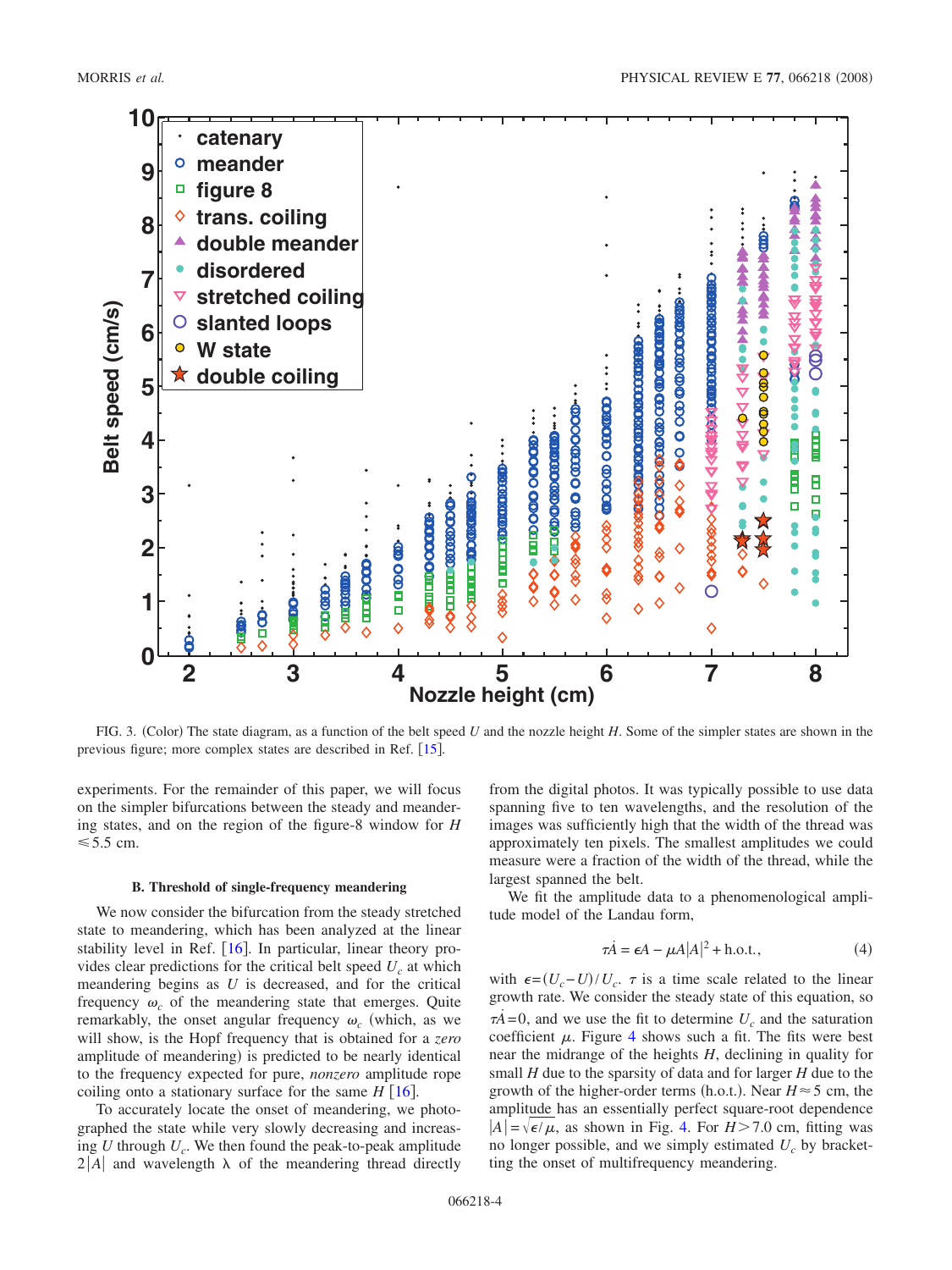

FIG. 4. (Color online) The amplitude  $|A|$  of the meandering motion as a function of the belt speed *U*, for  $H=5.3$  cm. The upward (downward) pointing triangles indicate data taken with increasing (decreasing) U. The solid line is a fit to Eq.  $(4)$  with  $U_c$ =4.01 cm/s and  $\mu$ =4.62 cm<sup>-2</sup>. No higher-order terms were required. The smallest nonzero amplitudes here are about half the width of the thread.

Figure 5 shows the critical belt speed  $U_c$  as a function of the nozzle height *H*, compared to the prediction of the linear stability theory  $[16]$ . There are no adjustable parameters in the theory. The backward looping portions of the theoretical curve mark the inertial-gravitational regime where multifrequency coiling would exist in the pure rope coiling case. Since our experimental protocol was to fix *H* and vary *U*, we would expect to observe the upper envelope of this curve. The agreement is very satisfactory.

We have no immediate explanation for the slight systematic discrepancy by which the theory overestimates  $U_c$  by an amount that increases with *H*. Presumably it is due to some unaccounted for physical effect, such as air drag or surface tension effects at the contact point between the thread and the belt. For large *H*, the thread is very sensitive to air currents and the rapidly moving belt inevitably disturbs the air nearby.

The meander frequency  $\omega$  can also be easily obtained from the measurements of the wavelength  $\lambda$  of the meander



FIG. 5. (Color online) The critical belt speed  $U_c$  vs  $H$ , extracted from fits to amplitudes like the one shown in the previous figure. The solid line is calculated from the linear stability analysis of Ref. [16], with no adjustable parameters.



FIG. 6. (Color online) The angular frequency  $\omega$  of the meandering motion (open circles), as a function of the belt speed *U*, for *H* =5.3 cm. The solid line is a fit to a linear variation of  $\omega$  vs *U*, consistent with a Hopf bifurcation. The solid circle marks the extrapolation to the critical value  $\omega_c$ .

pattern on the belt. The angular frequency is simply  $\omega$  $=2\pi U/\lambda$ . We find that  $\omega$  decreases linearly with *U*, so that it is straightforward to extrapolate to obtain  $\omega_c$  as shown in Fig. 6. The functional forms of the amplitude and frequency of meandering shown in Figs. 4 and 6 demonstrate that the onset of single-frequency meandering is very well described as a forward Hopf bifurcation with Hopf frequency  $\omega_c$ . This onset frequency is also predicted by linear stability theory [16]; Fig. 7 shows the Hopf frequency as a function of *H*. Here the agreement with the theory is excellent, and again there are no adjustable parameters.

It is interesting that the frequency measurements track the lower branch of the multifrequency regime, right to the end of its existence. This is a consequence of the experimental protocol in which *H* is fixed. Presumably the other frequency branches could be accessed by varying both *H* and *U*, or perhaps by making finite perturbations to the state of the thread. The frequency branches have been observed in pure rope coiling experiments  $[5,7]$ . The lower branch and the observation of single-frequency meandering both end near



FIG. 7. (Color online) Measurements of the Hopf frequency  $\omega_c$ (solid circles) as a function of the nozzle height  $H$ . The solid line is the theoretical result from the linear stability calculation of Ref. [ $16$ ]. The reversals in the theoretical curve mark the multifrequency regime.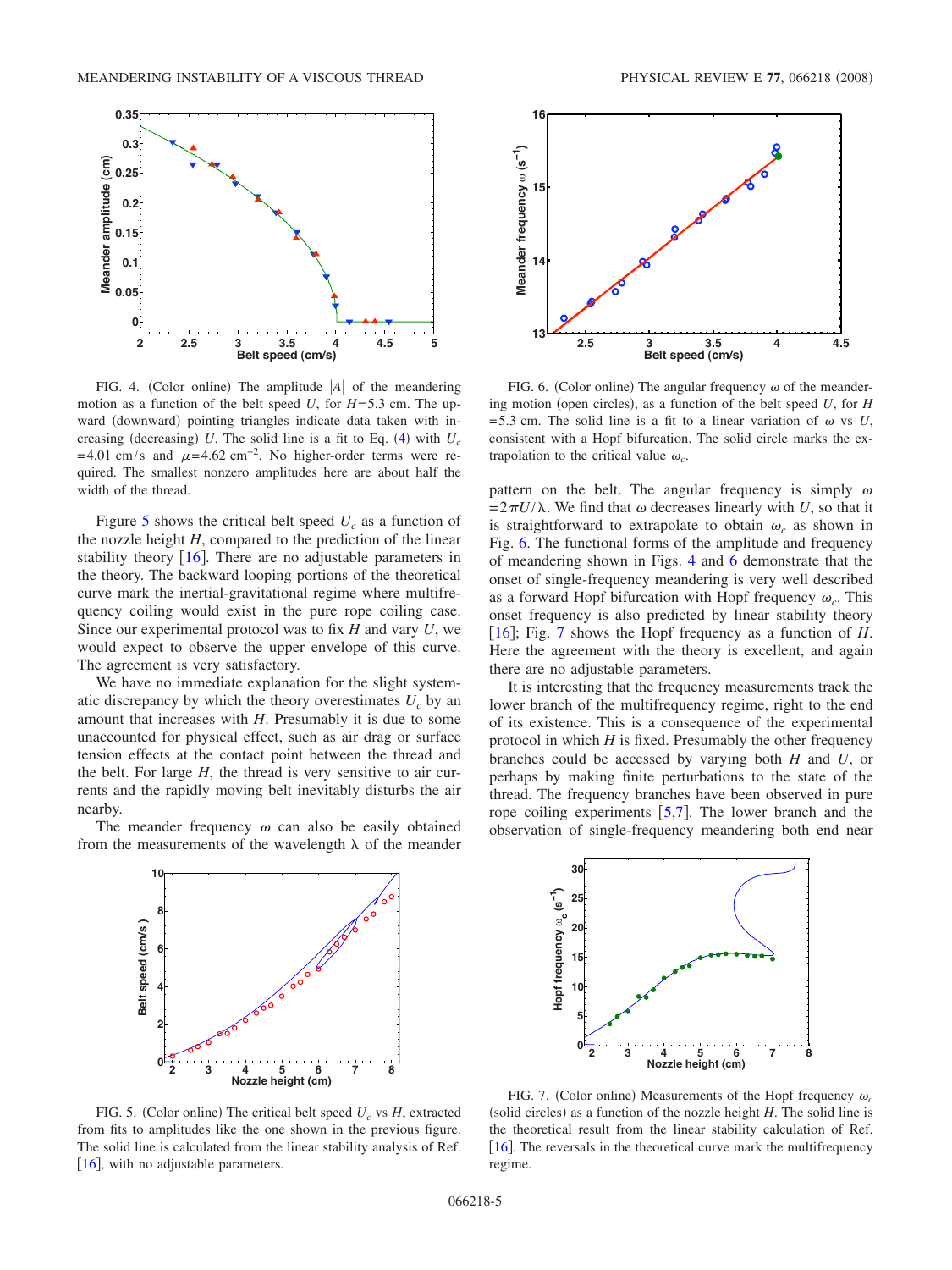

FIG. 8. (Color online) The nonlinear saturation coefficient  $\mu$ , as a function of the nozzle height *H*. The solid circles are the values deduced from fits to Eq.  $(4)$ . Diamond symbols show the kinematic estimate  $\mu \approx (\omega_c/2U_c)^2$  for each height, discussed in the text. The solid line is a cubic polynomial model of the kinematic estimates.

*H*=7.0 cm. Above this value, we find mostly multifrequency meandering at onset, as shown in Fig. 3.

#### **C. Meandering amplitude saturation: A simple model**

The fits to the amplitude of meandering also give a quantity that is not predicted by linear theory, namely the coefficient  $\mu$  of the cubic nonlinear term in Eq. (4). Figure 8 shows the experimental result. We find that  $\mu$  is a decreasing function of  $H$ . The coefficient  $\mu$  controls the dependence of the saturated amplitude on the belt speed. It can be predicted by the following argument, which is based on symmetry and the assumption of a constant contact-point speed.

We employ coordinates in the lab frame with *x* longitudinal to the belt, *y* transverse to it, and *z* up. Ribe *et al.* [16] observed that the linear perturbation equations about a steady stretched catenary decouple into disjoint systems for perturbations in the plane  $(x, z)$  of the catenary and those out of the  $(x, z)$  plane. Meandering is an out-of-plane perturbation at linear order. We observe that the reflectional symmetry of the catenary further implies that the nonlinear perturbation equations are invariant to a change in the sign of all the out-ofplane variables. Hence if we perform a series expansion for the weakly nonlinear form of meandering near onset *A*  $\leq$ 1), then all the in-plane variables are even functions of *A* and all the out-of-plane variables are odd functions of *A*. In particular, the contact point  $(x(t), y(t))$  between thread and belt must have the form

$$
y(t) = A \sin(\omega t) + O(A3),
$$
  

$$
x(t) = x_0 + B \cos(2\omega t + \phi) + O(A4),
$$
 (5)

where  $B = O(A^2)$ ,  $\omega = \omega_c + O(A^2)$ ,  $\phi$  is a constant phase, and  $x_0$  is the unperturbed displacement plus an  $O(A^2)$  correction. Thus, the absolute speed  $V(t)$  of the contact point is given by

$$
V^{2} = (\dot{x} - U)^{2} + \dot{y}^{2},
$$
  
= U^{2} + 4B\omega U sin(2\omega t + \phi)  
+ A^{2}\omega^{2}[1 + cos(2\omega t)]/2 + O(A^{4}). (6)

We now make the kinematic assumption that *V* is constant and always equal to the critical belt speed *Uc*. This can be motivated either by the empirical observation in Ref.  $[16]$ that the steady speed of coiling is remarkably close to the belt speed at marginal stability, or by an asymptotic argument that the amount of stretching in the bending boundary layer of a slender thread is negligible  $[18]$ . Setting  $V=U_c$  in Eq.  $(6)$  gives

$$
U_c^2 = U^2 + A^2 \omega^2 / 2 + O(A^4),\tag{7}
$$

$$
B = A^2 \omega/(8U) + O(A^4)
$$
, and  $\phi = \frac{\pi}{2} + O(A^2)$ . (8)

We rearrange Eq.  $(7)$ ,

$$
A^{2} = 2(U_{c}^{2} - U^{2})/\omega^{2} \approx (4U_{c}^{2}/\omega_{c}^{2})[(U_{c} - U)/U_{c}],
$$
 (9)

and compare with Eq.  $(4)$  to predict

$$
\mu = (\omega_c/2U_c)^2. \tag{10}
$$

It is evident from Fig. 8 that this purely kinematic prediction of  $\mu$  works remarkably well, particularly at larger heights. In effect, the buckling part of the thread behaves like an inextensible rope being played out onto the moving belt, though there is still extension in the falling part closer to the nozzle. The greater discrepancy between observation and kinematic prediction at lower heights is likely due to weaker scale separation between the falling and buckling parts of the thread.

It would be interesting to examine the motion of an actual inextensible, flexible rope falling on the moving belt. Recently, the classic liquid rope-coiling instability was compared to a real rope in just this way  $\lceil 19 \rceil$ . Presumably, the kinematic condition on the rope at the point of contact with the surface of the belt would have to be enforced by their frictional interaction.

The above kinematic assumption also makes predictions for the amplitude *B* and phase  $\phi$  of a small, frequency  $2\omega$ , longitudinal oscillation. The existence of this oscillation can be discerned in the spacetime plot of meandering viewed from the side, shown in Fig.  $9(a)$ , which is discussed in more detail below. The experimental resolution of *B* is, however, insufficient to make a quantitative comparison to theory. The form of Eq. $(5)$  is justified from consideration of the fullamplitude equations, which are presented in Sec. III.

### **D. Beyond meandering: The figure-8 and translated coiling states**

For  $H \le 5.5$  cm, the meandering state gives way at a nonhysteretic bifurcation to the figure-8 state shown in Fig.  $2(c)$ . The figure-8 state is, in its turn, unstable to the translated coiling state at lower *H*. This state links directly to pure fluid rope coiling at  $H=0$ . It is difficult to extract quantitative information about these states from photos of the "stitch pattern" on the belt. However, by viewing the thread from the side, the  $x(t)$  and  $y(t)$  components of motion can be measured. We accomplished this by positioning a small mirror at 45° to the belt, so that a camera could image both the longitudinal and the transverse components at a point close to the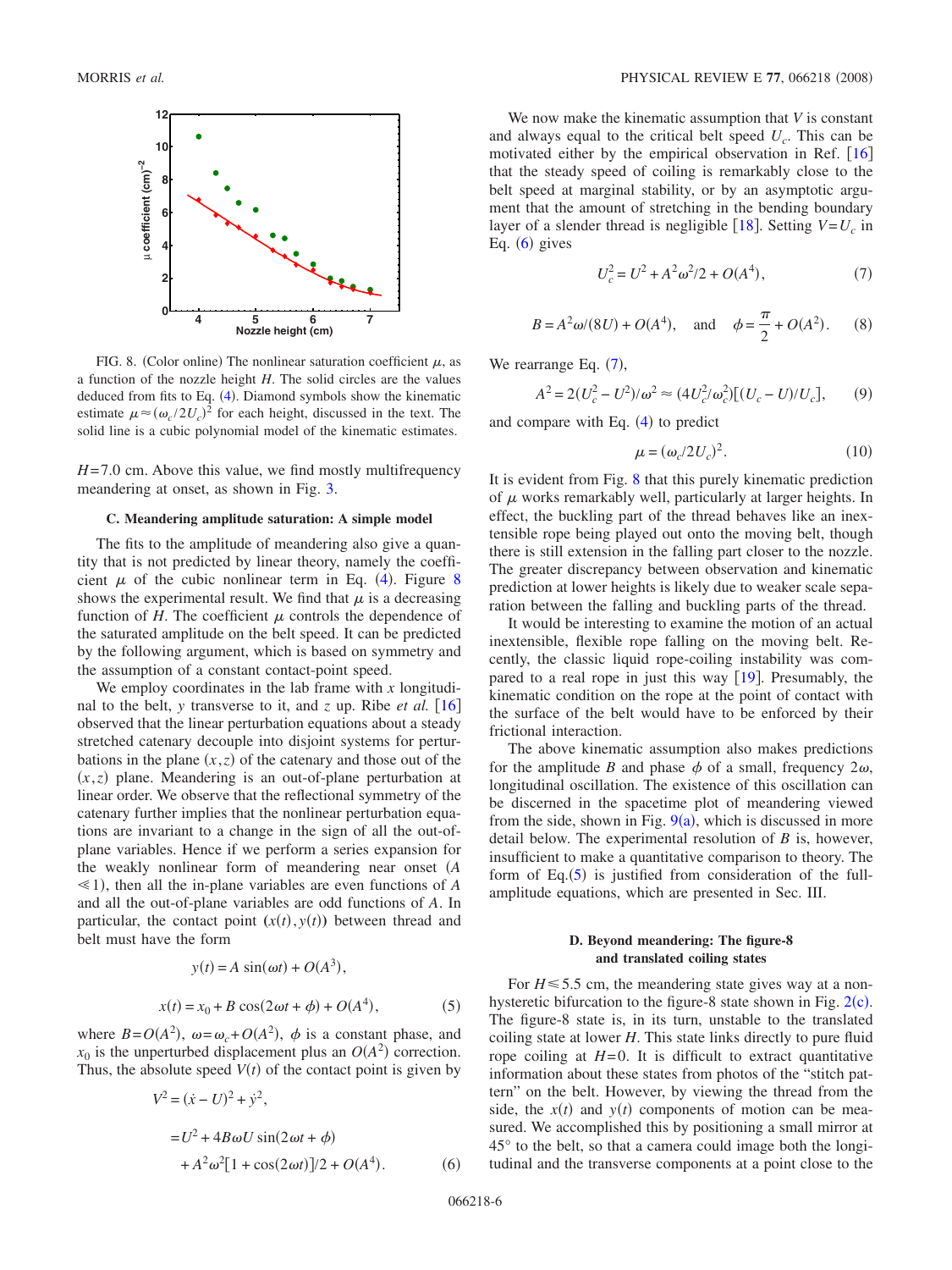

FIG. 9. (Color online) Spacetime views of the side of the thread, with time running upward. *x* is a coordinate longitudinal to the belt, while *y* is transverse. (a) Shows the meandering state, where almost all the motion is transverse. (b) Shows the figure-8 state in which two harmonics of the basic frequency are clearly visible in the longitudinal motion. (c) Shows translated coiling, in which one main harmonic appears, with a phase difference between *x* and *y*.

location of maximum curvature of the thread, which was a few mm above the surface of the belt. Taking a single horizontal video line from such an image and plotting it in time gives spacetime images such as those in Fig. 9.

In these images, it is apparent that the meandering state consists of essentially a single frequency  $\omega$  in *y*, with a small component at  $2\omega$  in *x* with amplitude  $B \leq A$ , as assumed in Eq. (5) above. The bifurcation to the figure-8 state clearly involves the excitation of a large  $2\omega$  mode in *y*, which mixes with the  $\omega$  mode in *x* to produce the figure-8 pattern. At the bifurcation to translated coiling at lower  $H$ , the  $2\omega$  mode amplitude becomes small again, and the state is due to *x* and *y* oscillations at  $\omega$  which are nearly 90 $^{\circ}$  out of phase.

These qualitative observations suggest that the meandering—figure-8—translated coiling series of transitions, and by extension all of the states of motion of the thread, could be understood in the framework of complex amplitude equations for modes with a few frequencies and their harmonics. These frequencies are probably closely related to the frequencies of pure coiling, including those in the multifrequency regime.

### **III. AMPLITUDE EQUATIONS AND SYMMETRY**

We now discuss a more abstract approach to understanding the "stitch patterns" through the machinery of equivariant bifurcation theory  $[20]$ . This theory offers a formal way to derive appropriate amplitude equations, starting from symmetry considerations alone. Such a qualitative approach offers a complementary perspective on the dynamics to that gained from fluid mechanical treatments. It also provides insight into the overall organization of the bifurcations between these highly symmetric states. Given the rich phenomenology of this system, it seems wise to follow this route rather than attempt to account for all the states *de novo* from fluid mechanics alone. Although a rather large number of amplitudes may be required, this approach is still much simpler than the alternative. In principle, the full fluidmechanical description could be systematically projected onto a few modes, and the coefficients of the amplitude equations calculated. Alternatively, the coefficients could be deduced directly from experimental data of the kind shown in Fig. 9.

We conjecture that the dynamics of the thread is close to the axisymmetric case of pure rope coiling, so that the motion of the belt can be treated as a perturbation. The moving belt breaks the rotational symmetry while preserving a reflection symmetry in a vertical plane containing the direction of travel of the belt. In bifurcation-theoretic terms, the onset of meandering from the steady catenary state is a Hopf bifurcation with weakly broken  $O(2)$  symmetry  $[21]$ . We denote the frequency at the Hopf bifurcation by  $\omega$ . To describe the secondary bifurcation in which the figure-8 states appear, a minimal description must include amplitude equations for a mode with frequency  $2\omega$ . We argue in the Appendix that the physical symmetries provide enough constraints to determine the form of the relevant amplitude equations. In subsection III, we discuss the effect of a further symmetry property, which, while certainly not an exact symmetry of the physical problem, appears to help explain certain intriguing aspects of the dynamics of the viscous thread.

We propose an abstracted description of the fluidmechanical problem in which we focus on the position of the contact point of the viscous thread on the belt. We express the contact position of the viscous thread in the lab frame  $(x(t), y(t))$  as the complex position coordinate

$$
p(t) = x(t) + iy(t) = A_{+}(t)e^{i\omega t} + A_{-}(t)e^{-i\omega t} + B_{+}(t)e^{2i\omega t} + B_{-}(t)e^{-2i\omega t},
$$
\n(11)

where  $A_+$ ,  $A_-$ ,  $B_+$ , and  $B_-$  are the complex amplitudes of four rotating wave modes. By symmetry, the generic amplitude equations describing the dynamics, truncated at cubic order, take the form

$$
\dot{A}_{+} = A_{+}(\epsilon_{1} + i\omega_{1} + a_{1}|A_{+}|^{2} + a_{2}|A_{-}|^{2} + b_{1}|B_{+}|^{2} + b_{2}|B_{-}|^{2})
$$

$$
+ s_{1}\overline{A}_{-}B_{+}B_{-} + \epsilon_{b}(e_{1}\overline{A}_{-} + p_{1}\overline{A}_{+}B_{+} + q_{1}\overline{A}_{+}\overline{B}_{-} + p_{3}A_{-}B_{+})
$$

$$
+ q_{3}A_{-}\overline{B}_{-}), \qquad (12)
$$

$$
\dot{B}_{+} = B_{+}(\epsilon_{2} + i\omega_{2} + c_{1}|B_{+}|^{2} + c_{2}|B_{-}|^{2} + d_{1}|A_{+}|^{2} + d_{2}|A_{-}|^{2})
$$

$$
+ s_{2}\overline{B}_{-}A_{+}A_{-} + \epsilon_{b}(e_{2}\overline{B}_{-} + p_{2}\overline{A}_{-}^{2} + q_{2}A_{+}^{2} + p_{4}A_{+}\overline{A}_{-}), \qquad (13)
$$

and two similar equations for *A*<sup>−</sup> and *B*−, given in the Appendix. The coefficients of the nonlinear terms in Eqs.  $(12)$ and (13) are in general complex-valued, and overbars denote complex conjugates. The bifurcation parameters  $\epsilon_1$  and  $\epsilon_2$  are complicated unknown functions of the dimensionless groups identified above, or equivalently of the natural experimental control parameters *U* and *H*.  $\epsilon_1(U_c, H) = 0$  at the onset of meandering, as described above in Sec. II B.  $\epsilon_2(U_c, H)$  remains negative and describes the linear damping of the  $2\omega$ mode. The parameter  $\epsilon_b$ , a function of *U* with  $\epsilon_b(U=0)=0$ ,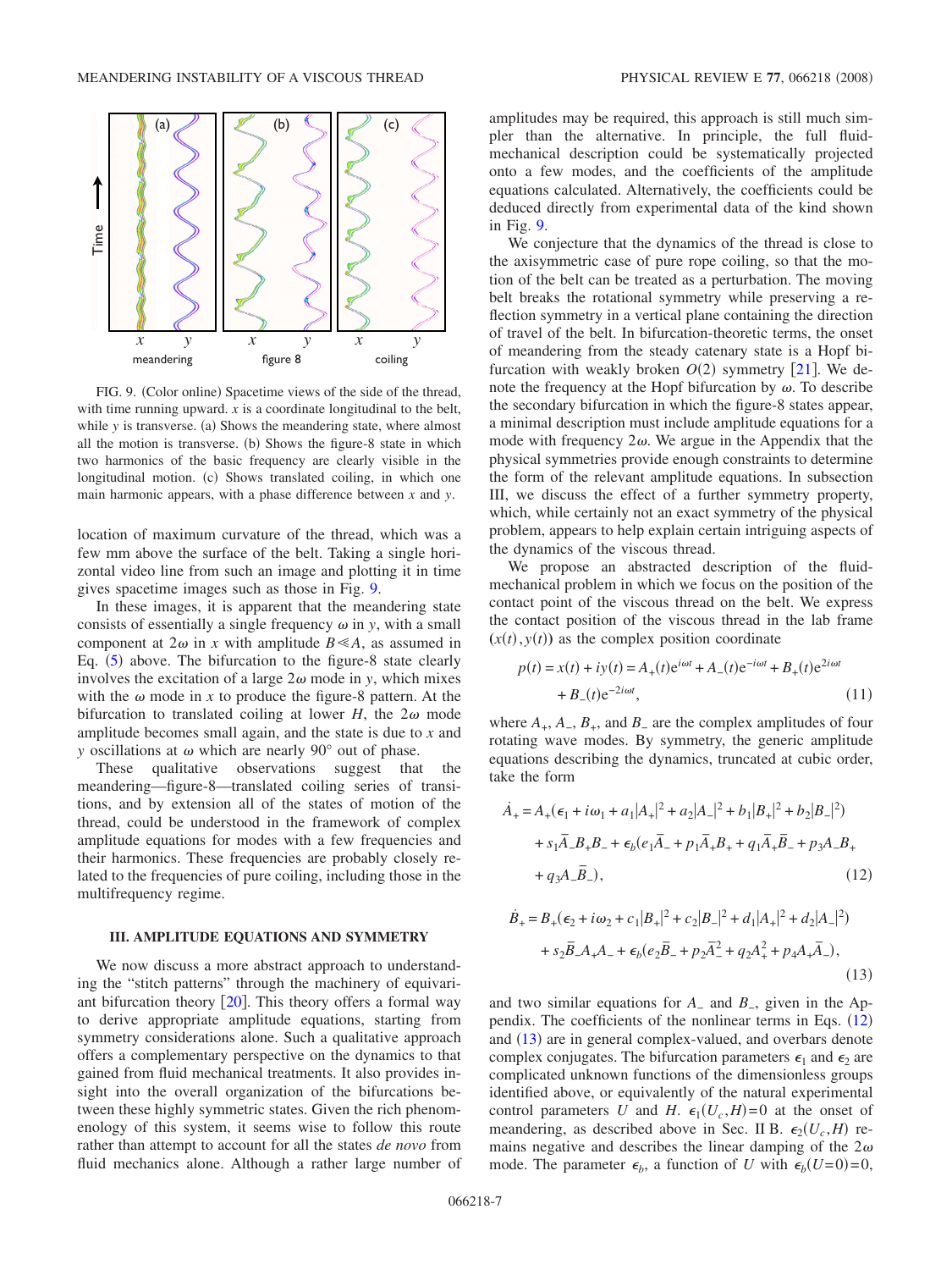controls the strength of the symmetry-breaking effects of the belt on the thread.

Equations  $(12)$  and  $(13)$  justify the use of the phenomenological Eqs.  $(4)$  and  $(5)$ , as we discuss further below. A full analysis of the bifurcation structure of Eqs.  $(12)$  and  $(13)$  is mathematically feasible, but beyond the scope of this paper. In the remainder of this section, we first discuss the meandering instability, and then the transition from meandering to figure-8's, in the context of these amplitude equations.

The steady catenary solution  $A_{+} = A_{-} = B_{+} = B_{-} = 0$  exists for all parameter values and is stable if  $\epsilon_1 \pm \epsilon_b \text{Re}(e_1)$  < 0. Experimentally, there is a critical height  $H_0 \approx 2.0$  cm below which no rope coiling instability occurs for  $U=0$ . It is therefore natural to speculate that, for small *U* and heights close to  $H_0$ , we could assume  $\epsilon_1 \propto (H - H_0)$  and  $\epsilon_b \propto U$ . These scalings in turn predict a straight-line marginal stability boundary for the onset of meandering near this end point. This regime is difficult to reach experimentally, however, due to the extremely slow time evolution and the thickening of the thread relative to its meandering amplitude.

In the axisymmetric case  $U=0$ , when  $\epsilon_b=0$ , there is an  $O(2)$ -symmetric Hopf bifurcation at  $H=H_0$  in which two oscillatory branches appear  $[22]$ : a rotating wave corresponding to coiling, and a standing wave corresponding to meandering. The coiling state persists under weak symmetry breaking  $[21]$  and evolves smoothly into the translated coiling state  $A_+$  ≠ 0,  $A_-\text{=}B_+\text{=}B_-\text{=}0$ , observed for small *U*. In the axisymmetric case, the bifurcating standing wave has no preferred horizontal orientation. Under weak symmetry breaking, two standing waves out of this family of states survive. One of these states corresponds to oscillations where the thread lies entirely within the symmetry plane of the belt at all times (a "longitudinal oscillation"), the other ("meandering") has the combination spatiotemporal symmetry  $\kappa \circ \tau_{\pi}$ (defined precisely in the Appendix) of reflection across the belt followed by waiting for a half-period of the oscillation.

The figure-8 state also has the symmetry  $\kappa \circ \tau_{\pi}$  and so, to simplify the further discussion of meandering and figure-8's, we restrict our attention only to solutions that have  $\kappa \circ \tau_{\pi}$ symmetry, that is, the form  $A_{+} = -\overline{A}_{-} \equiv A$  and  $B_{+} = \overline{B}_{-} \equiv B$ . We refer to the invariant subspace  $(A, -\overline{A}, B, \overline{B})$  as S; importantly,  $S$  remains invariant even if higher-order terms are added to the amplitude equations.

Within  $S$ , the amplitude equations simplify to become

$$
\dot{A} = (\epsilon_1 + i\omega_1 - \epsilon_b e_1)A + i\epsilon_b \alpha_1 \overline{A}B + \beta_1 A|A|^2 + \beta_2 A|B|^2,
$$
\n(14)

$$
\dot{B} = (\epsilon_2 + i\omega_2 + \epsilon_b e_2)B + i\epsilon_b \alpha_2 A^2 + \beta_3 B|B|^2 + \beta_4 B|A|^2.
$$
\n(15)

The coefficients  $e_1, e_2, \alpha_1, \alpha_2, \beta_1, \ldots, \beta_4$  in Eqs. (14) and  $(15)$  can be deduced by direct comparison with Eqs.  $(12)$  and (13). Near the initial meandering instability  $\epsilon_1 - \epsilon_b \text{Re}(e_1) = 0$ , and we may eliminate *B* adiabatically, or via a center manifold reduction, so that to leading order  $B = -i\epsilon_b \alpha_2 A^2 / (\epsilon_2)$  $+i\omega_2 + \epsilon_b e_2$  +  $O(A^3)$  and hence

$$
\dot{A} = (\epsilon_1 + i\omega_1 - \epsilon_b e_1)A + \left(\frac{\epsilon_b^2 \alpha_1 \alpha_2}{\epsilon_2 + i\omega_2 + \epsilon_b e_2} + \beta_1\right)A|A|^2
$$

[up to  $O(A^3)$ ], which is the usual amplitude equation for a Hopf bifurcation, justifying the use of Eq.  $(4)$ .

Writing  $A = R_1 e^{i\theta_1}$  and  $B = R_2 e^{i\theta_2}$  we find that, due to the time-translation symmetry, Eqs.  $(14)$  and  $(15)$  reduce further, to a three-dimensional set of ordinary differential equations (ODEs) for *R*<sub>1</sub>, *R*<sub>2</sub>, and the relative phase  $\chi = \theta_2 - 2\theta_1$ . There are regions of parameter space in which time-periodic solutions with a constant relative phase  $\chi$  do not exist. In other regions of parameter space, there will typically be two possible constant values  $\chi = \chi_{\pm}$ . In general, within S we recover the form

$$
y(t) = 2R_1 \sin \omega t, \qquad (16)
$$

$$
x(t) = 2R_2 \cos(2\omega t + \chi), \qquad (17)
$$

for the location of the tip of the thread, which confirms Eq.  $(5).$ 

If  $\epsilon_1$  > 0 and  $\epsilon_2$  < 0 (as expected for the onset of meandering when  $H \leq 6.0$  cm), and if  $\epsilon_b = 0$ , we would expect stable meandering to exist for  $0 < \epsilon_1 < \text{Re}(\beta_1)\epsilon_2/\text{Re}(\beta_4)$ , choosing  $Re(\beta_1)$  < 0 to ensure that the onset of meandering is supercritical, and  $Re(\beta_4) > 0$  to ensure the existence of an instability of meandering to the  $2\omega$  mode that produces the figure-8 pattern. At  $\epsilon_1 = \text{Re}(\beta_1)\epsilon_2/\text{Re}(\beta_4)$  there is a pitchfork bifurcation at which meandering loses stability to "mixed modes" involving the  $2\omega$  mode. For  $\epsilon_h \neq 0$ , the pitchfork bifurcation becomes imperfect, with a continuous, but rapid and nonhysteretic, increase in the amplitude of the  $2\omega$  mode in the vicinity of  $\epsilon_1 = \text{Re}(\beta_1) \epsilon_2 / \text{Re}(\beta_4)$ . Thus, the sequence of transitions observed experimentally has a natural interpretation in terms of the mode interaction described above.

Moreover, the experimental evidence indicates a discontinuous but *not* hysteretic transition from meandering to figure 8; from the theory one would expect either that the transition is indeed abrupt (for example a subcritical bifurcation) and accompanied by measurable hysteresis, or that the transition is nonhysteretic but continuous. The resolution of the exact nature of the transition from meandering to the figure-8 state will require better controlled experiments to sort out. Direct measurement of the amplitudes and phases of the  $\omega$ and  $2\omega$  components of the pattern should enable this intriguing discrepancy to be resolved.

#### **Additional model symmetry**

The amplitude equations, discussed above, do not precisely determine the relative phase  $\chi$ . However, experimental results (Fig. 2 as well as those of Ref.  $[15]$ ) indicate that the values  $\chi = \pi/2$  (the "bunched-up meandering" state discussed in Ref. [15]) and near  $\chi = -\pi/2$  (figure 8) are consistently selected. It is natural to ask whether there is a reason for this, either of an abstract or a fluid-mechanical nature.

As far as the abstract model problem goes, it turns out that there is indeed an additional symmetry that implies  $\chi$  $= \pm \pi/2$ . This symmetry (labeled *h* in the Appendix) is a 180 $^{\circ}$  rotation of the  $(x, y)$  plane followed by reversal of the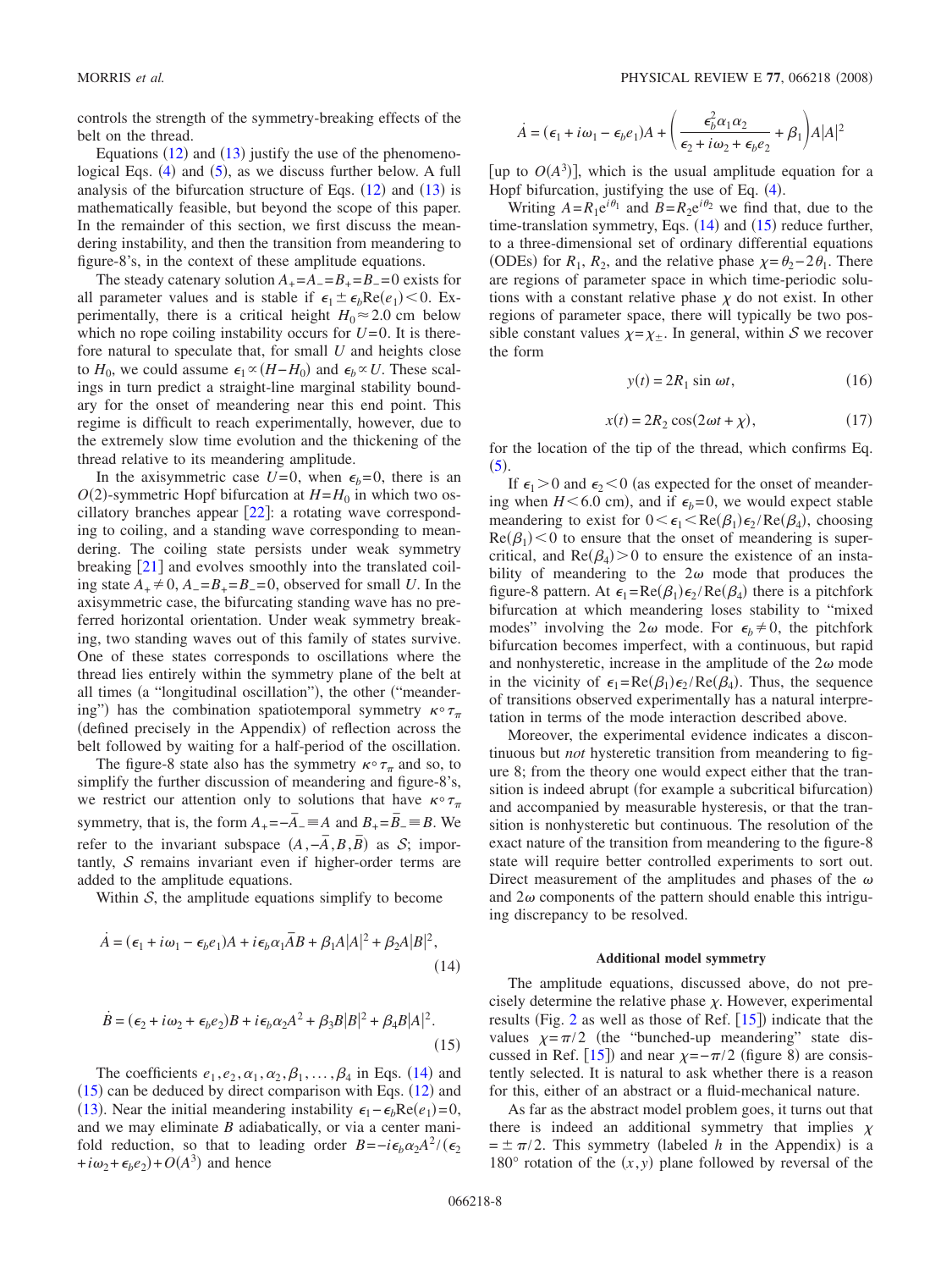direction of time. Clearly this is not a symmetry of the original physical problem: in no sense are we suggesting that falling fluid in the thread is related to a viscous thread of rising fluid. But in the bifurcation-theoretic model, we ignore the vertical direction, and the time-reversal applied to the equilibrium state results only in the reversal of the direction of travel of the belt. Even so, we would expect *h* to be only an approximate symmetry since the initial steady catenary state is not symmetric under a 180° rotation. The consequences of the extra symmetry *h* would be to force the imaginary parts of all coefficients in Eqs.  $(14)$  and  $(15)$  to be real. In this case, the ODEs for  $R_1$ ,  $R_2$ , and the relative phase  $\chi = \theta_2 - 2\theta_1$  become

$$
\dot{R}_1 = (\epsilon_1 - \epsilon_b e_1)R_1 - \epsilon_b \alpha_1 R_1 R_2 \sin \chi + \beta_1 R_1^3 + \beta_2 R_1 R_2^2,
$$
\n(18)

$$
\dot{R}_2 = (\epsilon_2 + \epsilon_b e_2)R_2 + \epsilon_b \alpha_2 R_1^2 \sin \chi + \beta_3 R_2^3 + \beta_4 R_2 R_1^2,
$$
\n(19)

$$
\dot{\chi} = \epsilon_b \left( \frac{\alpha_2 R_1^2}{R_2} - 2\alpha_1 R_2 \right) \cos \chi. \tag{20}
$$

Hence, from Eq.  $(20)$ , time-periodic solutions with a constant relative phase exist only for  $\chi = \pm \pi/2$ . If the coefficients in Eqs.  $(14)$  and  $(15)$  have (small) nonzero imaginary parts, then the two time-periodic states persist but now only have  $\chi \approx \pm \pi/2$ . There is some experimental evidence that the bunched-up meandering state observed in Ref. [15] has  $\chi$  $\approx \pi/2$ , without having exact equality.

More generally, Eqs.  $(18)$ – $(20)$  are equivalent to the amplitude equations of the well-studied 1:2 steady-state mode interaction  $\lceil 23-26 \rceil$ . The meandering and figure-8 states correspond to "mixed-mode" equilibria in this language, since both states contain nonzero amounts of both the  $\omega$  and  $2\omega$ modes. However, the analysis in Refs.  $[23-26]$  concentrates on cases in which the quadratic terms have order unity coefficients and strongly influence the dynamics near  $R_1 = R_2 = 0$ . In contrast, in the present case, we are interested in the regime  $\epsilon_b \le 1$  where we see from Eqs. (18)–(20) that the quadratic terms fix the relative phase  $\chi$  but only weakly affect the amplitudes  $R_1$  and  $R_2$ .

Having derived the form of the amplitude equations on symmetry grounds, an obvious next step would be to compute or measure the undetermined coefficients in them. It is straightforward to extend Eqs.  $(12)$  and  $(13)$  to account for higher frequencies, although the number of terms, even at cubic order, grows quite rapidly. Projecting the full dynamics of the thread onto these equations serves to simplify the problem to finding the coefficients and how they depend on the nondimensional experimental parameters  $H(g/v^2)^{1/3}$ ,  $U(gH^2/\nu)$ , and  $\Pi_1$ ,  $\Pi_2$ , and  $\Pi_3$  given by Eqs. (1)–(3). In principle, the entire state diagram shown in Fig. 3 may be understood in this way.

#### **IV. CONCLUSIONS**

In this paper, we have reported a detailed experimental survey of the "stitch patterns" observed in a more precise version of the "fluid-mechanical sewing machine"  $[15]$ . We studied, in particular, the onset of the meandering state and measured its critical belt speed, Hopf frequency, and amplitude saturation. Our theoretical understanding and interpretation of this instability of the catenary thread comes from three sources: a detailed numerical solution of the linear stability problem  $\lceil 16 \rceil$ , an *ad hoc* argument that used the assumption that the contact point of the thread with the belt has a constant velocity, and the construction of the full amplitude equations on symmetry grounds.

We found that the onset of meandering is very well described as a Hopf bifurcation with the critical parameters  $U_c$ and  $\omega_c$  accurately predicted by a linear stability analysis of the fluid equations  $[16]$ . Surprisingly, the nonlinear saturation of the meandering motion could be mostly accounted for by simply assuming that the fluid thread behaves as an inextensible rope being played out onto the belt. This is the case despite the considerable buckling and stretching of the real thread. Finally, the full-amplitude equations, derived from symmetry considerations independent of the fluidmechanical details, provide a systematic way of organizing and interpreting the otherwise rather complex motion of the thread.

From the full-amplitude equations we were able to explain, at least in outline, the existence of the figure-8 bubble that occurs over a substantial part of the state diagram for smaller *H*, as seen in Fig. 3. It seems likely that this state is a manifestation of a 1:2 steady-state mode interaction  $[23-26]$ . In general, such a mode interaction is well known to generate complex dynamics in certain cases, such as when  $\alpha_1$  and  $\alpha_2$  in Eqs. (18)–(20) have opposite signs. In this case, one expects quasiperiodic oscillations and robust heteroclinic cycling. Physically, such dynamical complexity would be most easily observed in the intermittent evolution of the relative phase variable  $\chi$  on a time scale that is slow compared to the basic meandering oscillation period. Future, improved experiments could look for such subtle effects.

An interesting question that needs to be addressed more fully, both in experiment and theory, is the variation of the oscillation frequency as the belt speed is reduced. Ribe *et al.* [16] compared the frequency at the onset of meandering to the frequency of finite amplitude "pure" coiling (when *U*  $= 0$ ) at the same height *H* and found excellent agreement. Our results, however, indicate that the meandering frequency decreases substantially from that at onset as the belt speed decreases, as shown in Fig. 6. This decrease is exactly what is expected from the linear amplitude dependence of the frequency following a Hopf bifurcation. But how can this be reconciled with the requirement that the frequency must also agree with the pure coiling frequency again when *U* is ultimately reduced to zero? Is it the case that the frequency reaches a local minimum as *U* is decreased, before increasing continuously back toward pure coiling, or are there discontinuities? What is the effect of the intervening figure-8 state on the fundamental frequency?

For larger values of *H*, the amplitude equation model would have to be extended to allow for modes with the additional frequencies that arise from the pendulum motions of the thread. Using data gathered from side-view images such as that shown in Fig. 9, amplitudes and phases of the con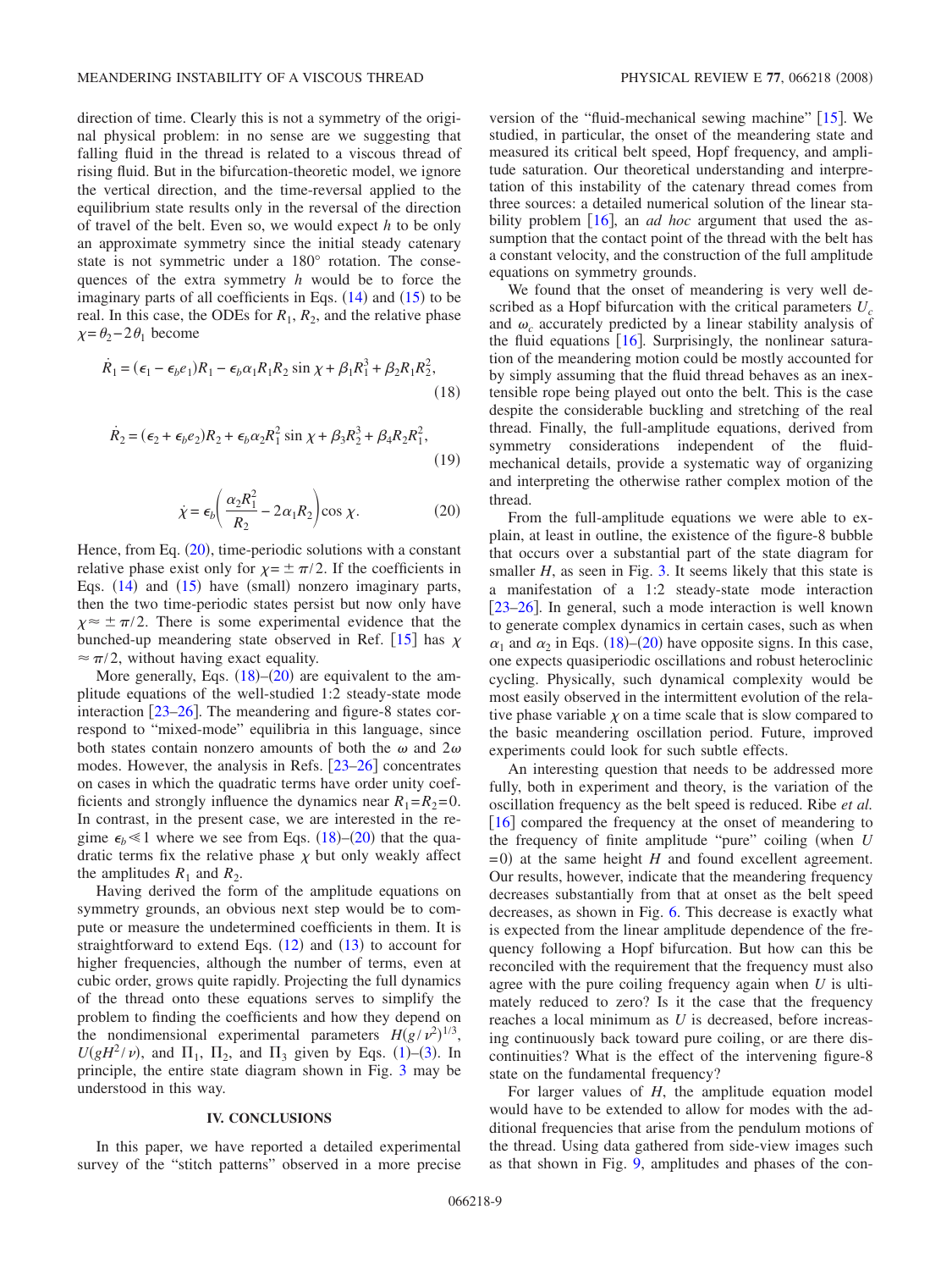stituent motions of the thread could be acquired and interpreted within the framework of the predictions of the amplitude equations. Future work using this approach will require a more complete investigation of the bifurcation structure of multifrequency amplitude equations with weakly broken  $O(2)$  symmetry.

#### **ACKNOWLEDGMENTS**

This work was supported by the George Batchelor Laboratory, University of Cambridge. We acknowledge useful discussions with Sunny Chiu-Webster, Sue Colwell, and Stuart Dalziel. We are grateful to Lucas Goehring for the rheometry and densitometry of the silicon oil. J.H.P.D. is supported by Newnham College, Cambridge and the Royal Society.

## **APPENDIX: RESONANT HOPF BIFURCATION WITH WEAKLY BROKEN** *O***(2) SYMMETRY**

In this appendix, we briefly sketch the derivation of the abstract amplitude equations, Eqs.  $(12)$  and  $(13)$ , describing the dynamics for heights *H* toward the lower end of the range investigated experimentally. We emphasize that this discussion proceeds in a manner independent of the fluidmechanical details of the flow, and, although it provides some support for our experimental results and simple explanatory ansatz, it remains a modeling approach.

The system is taken to be a weak perturbation of the axisymmetric case that corresponds to  $U=0$ . We first compute the amplitude equations for the axisymmetric case and then discuss how the weak symmetry breaking provided by the belt admits additional coupling terms.

In the axisymmetric case, the symmetry group consists of planar rotations about the origin, and reflections in vertical planes containing the origin: this is the orthogonal group  $O(2)$ . The action of  $O(2)$  on the plane  $\mathbb{R}^2$  containing the belt is generated by the elements  $\kappa$  (a reflection in the plane containing the belt) and  $\rho_{\theta}$  (rotation through angle  $\theta$ ). Identifying  $(x, y) \in \mathbb{R}^2$  with  $p = x + iy \in \mathbb{C}$ , we have

$$
\kappa(p) = \overline{p}, \quad \rho_{\theta}(p) = e^{i\theta}p.
$$

In addition, the system has no preferred origin in time, and hence the time-periodic solutions we investigate have no preferred phase. This additional symmetry  $\tau_{\phi}: t \to t + \phi/\omega$  generates a group  $S<sup>1</sup>$  corresponding to phase shifts of the amplitudes. We suppose that the coiling motion can be described as a sum of four oscillatory amplitudes for a complex position coordinate, as in Eq. (11). Let  $A = (A_+, A_-, B_+, B_-)$  denote the vector of amplitudes. The action of the full symmetry group  $O(2) \times S^1$  on **A** is inherited from the action on  $\mathbb{R}^2$  of the generators  $(\kappa, \rho_\theta)$ , and the phase-shift symmetry  $\tau_\phi$ ,

$$
\kappa(A_+, A_-, B_+, B_-) = (\overline{A}_-, \overline{A}_+, \overline{B}_-, \overline{B}_+),
$$
 (A1)

$$
\rho_{\theta}(A_+, A_-, B_+, B_-) = e^{i\theta}(A_+, A_-, B_+, B_-), \tag{A2}
$$

$$
\tau_{\phi}(A_{+}, A_{-}, B_{+}, B_{-}) = (e^{i\phi}A_{+}, e^{-i\phi}A_{-}, e^{2i\phi}B_{+}, e^{-2i\phi}B_{-}).
$$
\n(A3)

The required amplitude equations

$$
\dot{\mathbf{A}} = \mathbf{F}(\mathbf{A}),\tag{A4}
$$

which are symmetric under Eqs.  $(A1)$ – $(A3)$ , obey the equivariance condition  $\gamma \mathbf{F}(\mathbf{A}) = \mathbf{F}(\gamma \mathbf{A})$  for all group elements  $\gamma$  $\epsilon \in O(2) \times S<sup>1</sup>$ . The equivariance condition is a mathematical statement of the intuitive notion that whenever  $A(t)$  is a solution of the amplitude equations, we require  $\gamma \mathbf{A}(t)$  also to be a solution trajectory. We can now determine the form of the most general amplitude equations by computing invariant and equivariant polynomials. General methods for this exist [20] but are too cumbersome to apply here, particularly since we intend only to compute terms at the first few orders. As usual in problems of this type, the terms  $|A_+|^2$ ,  $|A_-|^2$ ,  $|B_+|^2$ , and  $|B_-\rangle^2$  (and sums and products of these) are invariant. To find other invariants, we adopt the "brute force" approach of looking for an invariant term  $A^a_+ A^b_- B^c_+ B^d_-$  with integer powers, using the convention that a negative power denotes a positive power of the complex conjugate variable. Invariance under  $\rho_{\theta}$  and  $\tau_{\phi}$  implies  $a+b+c+d=0$  and  $a-b+2(c-d)=0$ . We define the order of the invariant term to be  $|a|+|b|+|c|+|d|$ . The invariants of order 2 are  $|A_+|^2$ ,  $|A_-|^2$ ,  $|B_+|^2$ , and  $|B_-|^2$ . It is easily seen that the only invariant of order 4 that is not a product of order 2 invariants is  $\overline{A}_+ \overline{A}_- B_+ B_-$ . It follows that the terms up to cubic order in the first component  $\dot{A}_1$  $=F_1(A_+, A_-, B_+, B_-)$  of Eq. (A4) will be

$$
A_+, A_+|A_+|^2, A_+|A_-|^2,
$$
  
 $A_+|B_+|^2, A_+|B_-|^2, \bar{A}_-B_+B_-.$ 

By now applying the reflection symmetry  $\kappa$ , we may deduce the second amplitude equation  $F_2(A_+, A_-, B_+, B_-)$ . Note that  $\kappa$  implies that the coefficients in  $F_2$  are the complex conjugates of those in  $F_1$ .

Similarly we deduce the order 2 and order 4 invariants for  $F_3$  and then use  $\kappa$  to compute  $F_4$  from  $F_3$ . The resulting amplitude equations, Eqs. (12) and (13) with  $\epsilon_b = 0$ , describe the axisymmetric interaction of the  $\omega$  and  $2\omega$  modes.

The introduction of a (slowly moving) horizontal belt changes the symmetry of the problem in two ways. The first of these is clear: it breaks the rotation symmetry  $\rho_{\theta}$ . To account for this effect, we compute low-order terms that are not symmetric under  $\rho_{\theta}$  but which do respect the remaining symmetry  $\tau_{\phi}$ . The eight invariants are

$$
\begin{array}{lll} A_+A_-,& B_+B_-,& \bar{A}_+A_-B_+,& A_-^2B_+,\\ \\ A_+^2\bar{B}_+,& A_+\bar{A}_-B_-,& A_-^2\bar{B}_-,& A_+^2B_-.\end{array}
$$

The quadratic invariants give rise to the linear terms in Eqs.  $(12)$  and  $(13)$  and so split the symmetric Hopf bifurcation at  $\epsilon_1=0$  into two generic Hopf bifurcations at  $\epsilon_1 \pm \epsilon_b \text{Re}(e_1)$  $=0$ . The cubic invariants generate the quadratic terms. The amplitude equations for the four amplitudes are then given by Eqs.  $(12)$  and  $(13)$  along with